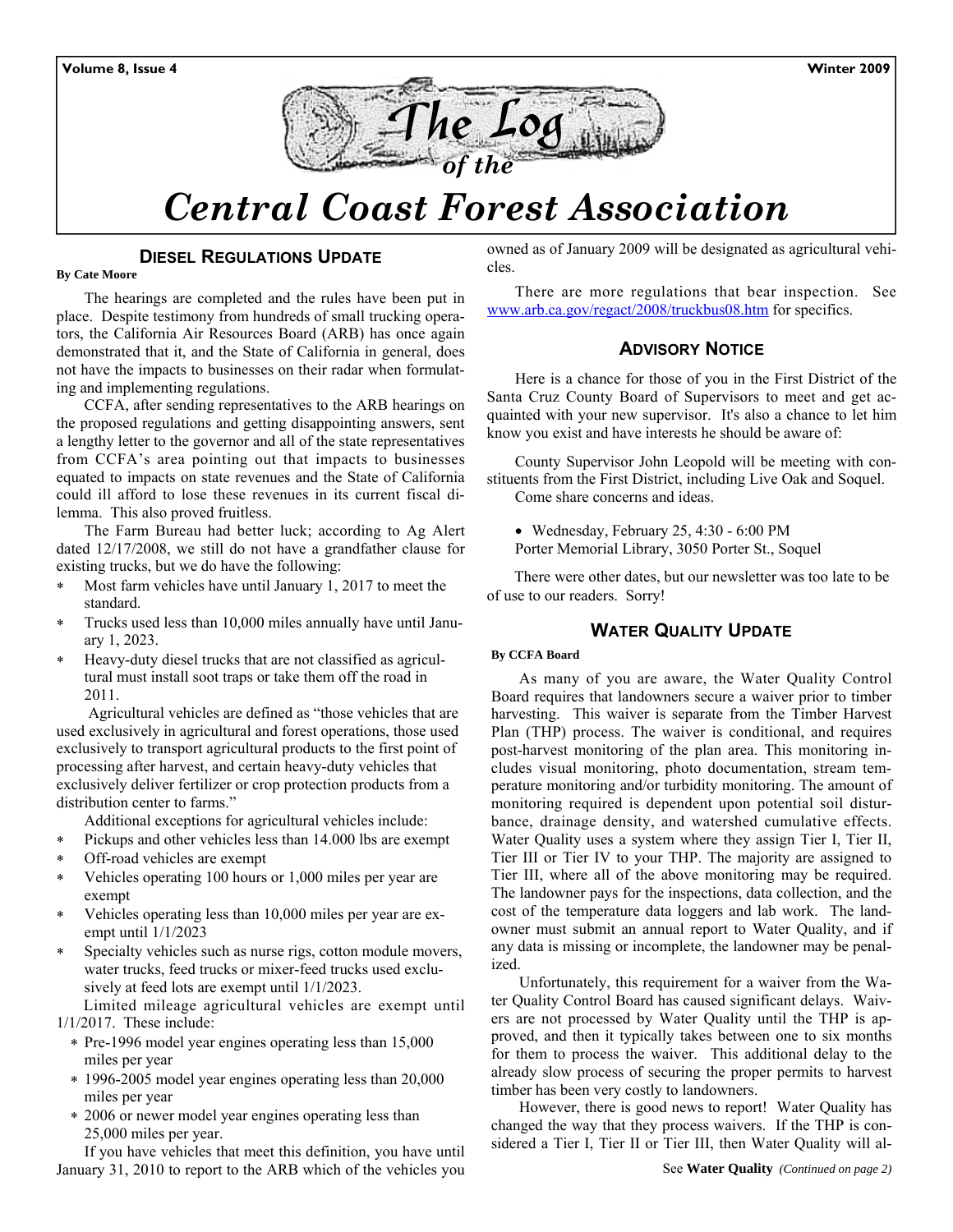**Water Quality** *(Continued from page 1)*

low landowners to commence harvest operations two weeks after plan approval if they have received the waiver application. This is not allowed if the THP is considered Tier IV, as these still require a public hearing and will take months to be approved. Water Board staff also recently stated that they are proposing to eliminate temperature and turbidity monitoring from Tier III and lower projects. The scientific validity of this data has been questionable from the beginning.

Water Quality staff has attributed these changes in the waiver program to State budget cuts. Whatever the reason, the CCFA Board appreciates any attempt by Water Quality staff to re-evaluate the waiver program and reduce the delays and the cost of monitoring. ■

## **NEW RULES ARE PROPOSED FOR PROTECTION OF WATERCOURSES IN THREATENED AND IMPAIRED WATERSHEDS**

#### **By Gary Paul**

The Board of Forestry is considering a new rules package addressing the T&I watersheds i.e. those containing Coho salmon and steelhead trout. After much scientific review, new rules have been proposed to provide more protections for these listed salmonids.

Changes to the Class I protections involve new definitions of the channel zone. The channel zone, the edge of which is called the Watercourse Transition Line, is defined by the bankfull width. Indicators for this width are under consideration. These are based mostly on type of vegetation, such as existence of trees at least 25 years in age, or a switch from annual water tolerant species to perennial water tolerant species. Where there are multiple channels (where a stream has migrated in the past from one to another channel), the channel zone includes the entire width of the area where these multiple channels are found. This is called the Channel Migration Zone (CMZ). In addition, there is a definition for unconfined channels with a broad flat adjacent to it. This is called a flood prone area (FPA), and the channel zone includes the entire width of the FPA.

Once the channel zone has been determined based on the above considerations, a 30 foot Core Zone (also called the Streamside Bank Protection Zone) will be established next to the channel zone. In the core zone, no harvesting will be allowed. However, in lieu practices may be allowed for thinning for increased conifer growth, restoration of conifer deficient areas, or improvement of fish habitat. In our area, we may be allowed an in lieu practice for light thinning for improved growth. After harvest requirements, include retention of 80% of the angular canopy density (ACD) and retention of large trees for large woody debris recruitment (already required by the current rules).

Next to the Core Zone is the Inner Zone, which extends from the edge of the Core Zone to 100 feet from the channel zone. In this zone, harvesting will be allowed, when it increases the average diameter of the conifer trees in the zone. This means that only the smaller trees will be allowed to be removed. In addition, 240 square feet of basal area must be retained. As with the Core Zone, 80% of the ACD must be retained, as well as the large trees for LWD.

Next the Inner Zone is the Outer Zone, which extends from 100 to 150 feet from the channel zone. In our area, since we practice single tree selection silviculture, no Outer Zone is required. This is the one bright spot in the proposal. Currently we are required to maintain 65% canopy in a Class I WLPZ, in the area that is 75 to 150 feet from the edge of the channel zone. We will no longer be required to maintain that level of canopy beyond 100 feet and we will also be allowed to have ground based equipment operations in this area.

Class II protections will first involve dividing them into Class II-1 (first order watercourses i.e. no tributaries), Class II-2 (second order watercourse i.e. joining of two first order watercourses), Class II-3 (third order watercourse i.e. joining of two second order Class II watercourses), and so on. The WLPZ width is 50-100 feet, depending upon slope and stream order. The definition of the Watercourse Transition Line is followed, as described above for Class I watercourses, except that flood prone areas (unconfined channels) are not protected as channel zones.

For Class II-2 watercourses within 1000 feet upstream of a Class I watercourse, and Class II-3 watercourses, protection measures in the 30 foot Core Zone are the same as for Class I. In the Inner Zone (an additional 70 feet), 80% ACD must be retained. A light thinning of smaller trees may be allowed, raising the average diameter.

For Class II-1 and Class II-2 beyond 1000 feet above a Class I watercourse, the Streamside Bank Protection Zone is 15 feet, except when side slopes are under 10%, this zone is not required. Protection measures for this zone are the same as Class I. The balance of the Core and Inner Zone will vary from 35 feet to 85 feet depending upon slope. In this area, the current Class II protection rules will apply, which means maintaining 50% vertical canopy.

Class III watercourses will require a 30 foot equipment exclusion zone. When sideslopes exceed 30%, an additional 20 foot wide equipment limitation zone will be required. In addition, retention of all hardwood will be applied in both these zones, as well as conifers which show indications of providing bank or bed stability, such as roots that permeate the bank or bed.

If you wish to have input into this process, email Chris Zimny, CAL Fire Regulations Coordinator.

#### **NOTES ON THE STATE BUDGET**

#### **By Jim Hildreth**

State budget cuts have caused CDF and DFG to "furlough" their employees two days a month for the next 18 months. This will no doubt cause additional delays in the already painfully slow THP review process. But more importantly, CCFA is concerned about the reduction in pay for these employees and their families in an already difficult economy.

Some budget issues hit close to home. The Water Quality Control Board has cut their budget for THP review. Proposed changes to this program are scheduled to come before the Board in July. WQ indicated that they will have a report ready in April for public comment. CCFA is hopeful that this will result in a scientifically valid and cost effective regulatory program. ■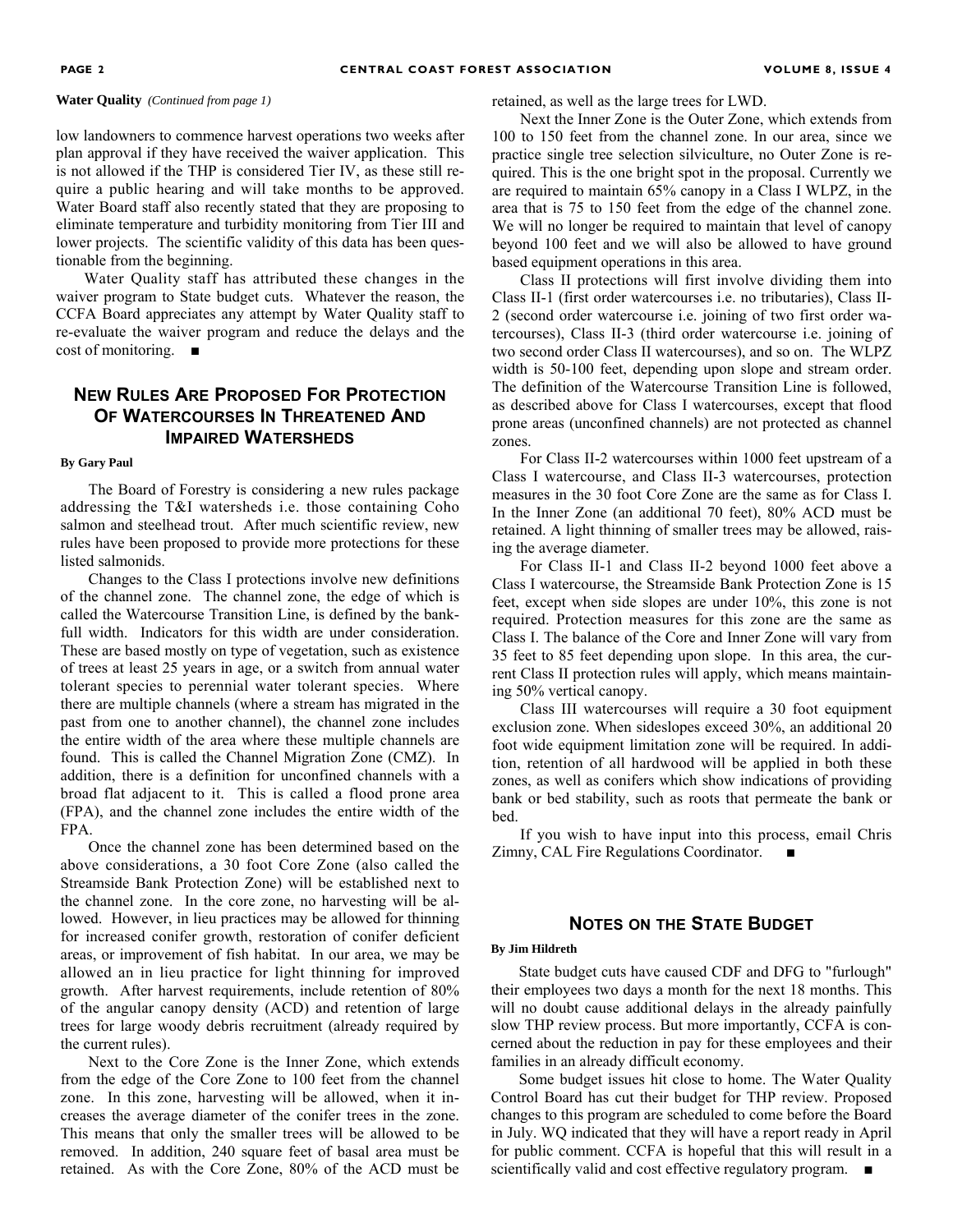